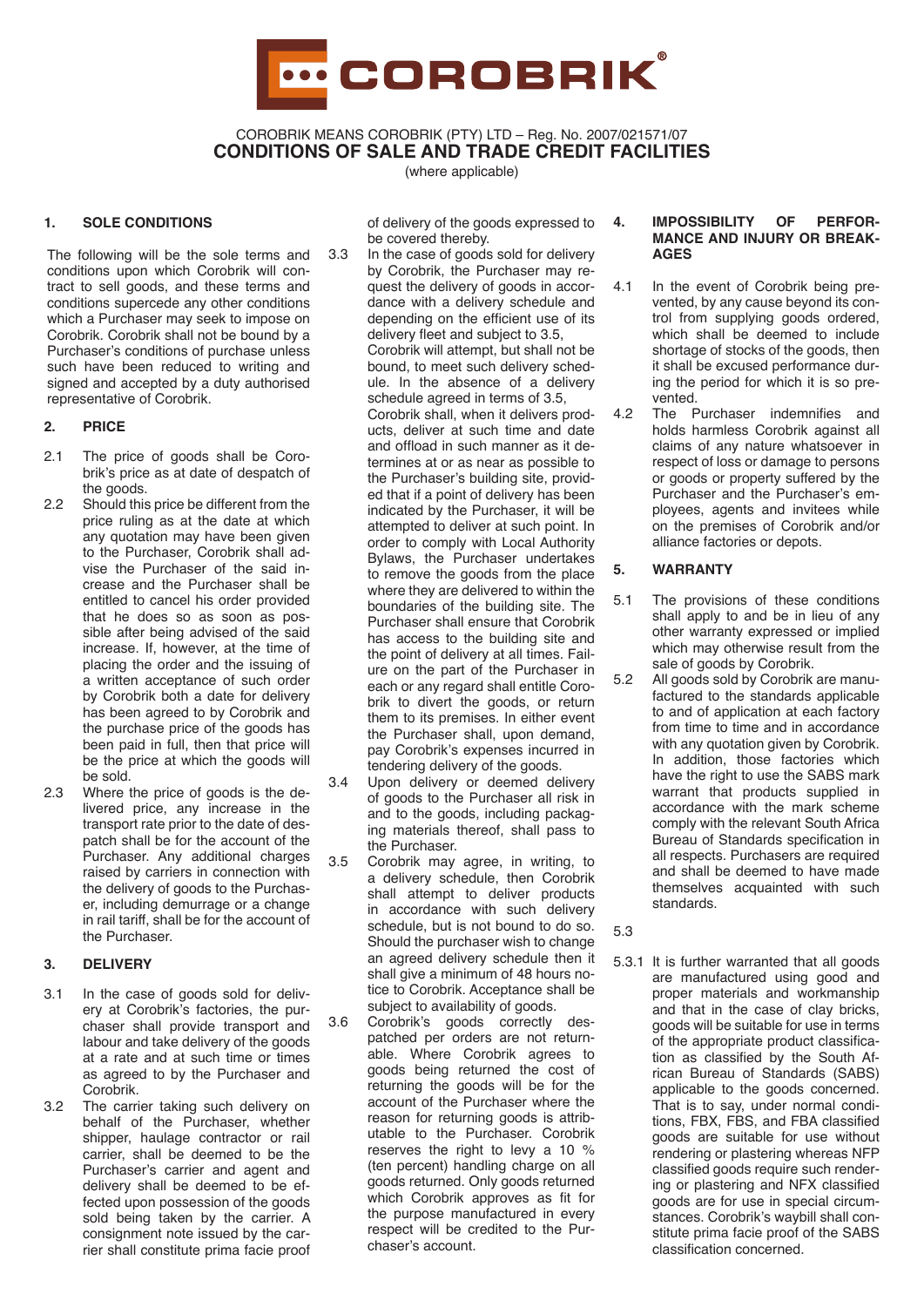- 5.3.2 Corobrik's liability in relation to this warranty shall not in any circumstances whatsoever exceed the cost to Corobrik of replacing the goods giving rise to such loss or damage with similar goods to which goods the provisions of these Conditions shall apply. Save with regards to the foregoing no warranty is given, expressed or implied that goods will be suitable for use for any specific purpose or under any specific conditions, even though such purpose or conditions may be known to Corobrik.
- 5.4 Corobrik shall not be liable to the Purchaser nor to any third person for any loss or damage arising directly or indirectly from any defect whatsoever other than in respect of the matters warranted above.
- 5.5 Notwithstanding anything to the contrary contained in any statute or other law, any claim which the Purchaser may have pursuant to a breach of any of the above warranties shall be deemed to prescribe three years after the delivery of the goods.

# **6. CLAIMS**

- 6.1 Corobrik will attempt to deliver products in accordance with a delivery schedule agreed to in terms of 3.5, but the purchaser shall have no claim of any nature whatsoever against Corobrik by reason of any delay by Corobrik in giving delivery of goods on any date or dates that may be specified in the Purchaser's order or a delivery schedule agreed in terms of 3.5 or within a reasonable time in those cases in which no such date is specified or agreed.
- 6.2 The Purchaser acknowledges that during the normal transportation of goods from factory to site, damages and breakages are likely to occur. In the case of goods packaged and transported by Corobrik itself, breakage could be as high as 8% (eight percent) in the case of non-face bricks, and 5% (five percent) in the case of face bricks and tiles or such percentage as quoted at the time of sale. It is agreed that the Purchaser shall have no claim whatsoever against Corobrik, whether by way of reduction of the purchase price or otherwise, in respect of losses of up to the aforesaid percentages unless Cororbrik has specifically, in writing, agreed to some lesser percentage for breakages.
- 6.3 Products delivered by rail or despatched at the Purchaser's risk. Any claim for damage in transit should be directed to the carrier.
- 6.4 In the case of products delivered by road by Corobrik's carrier claims will, as between the Purchaser and Seller, only be valid if such claims are endorsed on the waybill at the time of delivery or are brought to Corobrik's attention in writing within 7 days of receipt of the goods by the

Purchaser or his agent.

6.5 Should the Purchaser wish to query any item on Corobrik's invoice or should he wish to request proof of delivery pursuant to a query as to the quantity of product delivered to him, he shall be obliged to make relevant query, claim or request (as the case may be) within a period of 30 days from the date of Corobrik's invoice, failing which his right to do so shall be deemed to be waived and he shall have no further claim against Corobrik arising pursuant thereto.

## **7. PAYMENT OF PURCHASE PRICE**

- 7.1 The normal form of payment of goods including cartage shall be cash payable in advance of delivery or despatch. The term "cash" includes payment by means of a credit card acceptable to Corobrik. In the event of the purchase price and other charges not being paid as aforesaid, Corobrik shall be entitled to cancel any contract for the delivery of goods without prejudice to its right to recover from the Purchaser any loss or damage suffered by it by reason of such cancellation .
- 7.2 It is recorded that in those instances where Corobrik, whether expressly or otherwise, agrees to grant trade credit to the Purchaser without specifying the period for which the trade credit will be granted, the payment terms shall be strictly 30 days nett from the date of Corobrik's first statement in respect of the goods concerned. No credit cards will be accepted by Corobrik for the payment of an account where Corobrik has granted trade credit. Where the basis of payment is expressly stated in writing and Corobrik accepts that basis of payment then such basis overrides this provision.
- 7.3 In the event of Corobrik agreeing in writing to give trade credit to a Purchaser for the payment of the purchase price of goods and the Purchaser failing to make payment upon the due date in respect of the purchase price or any portion thereof or in the event of a Purchaser being indebted to Corobrik arising from any cause whatsoever, then in either or both of such circumstances Corobrik shall not be obliged to perform under any contract then in existence and may, at its election. terminate any such contract, which termination may be made without prejudice to its right to claim damages arising from such termination and to its right to recover from the Purchaser any moneys then owing to it from whatever cause arising.
- 7.4 Ownership of all goods sold and delivered by Corobrik to Purchasers, shall to the extent that they have not been built into a permanent structure, remain with Corobrik until the purchase price thereof shall have been paid in full. A certificate issued

by Corobrik's auditors shall constitute prima facie proof of the goods for which payment has not been made to Corobrik.

- 7.5 Without prejudice to the foregoing, in the event of the Purchaser failing to pay any amount due to Corobrik on due date then such amount as remains unpaid shall bear interest at the rate of 2% (two percent) per month, subject to the maximum rate prescribed in terms of the National Credit Act No.34 of 2005. Such interest shall be calculated monthly in arrears.
- 7.6 All payments made by a Purchaser to Corobrik shall be attributed by Corobrik firstly towards the payment of all interest then owing by the Purchaser to Corobrik and thereafter in reduction of the purchase consideration in respect of goods due and owing by the Purchaser to Corobrik, provided that payment made shall be attributed to the amount which has been owing by the Purchaser to Corobrik for the longest period of time.
- 7.7 A certificate issued by Corobrik's auditors shall constitute prima facie proof of the indebtedness of the Purchaser to Corobrik from time to time.

# **8. JURISDICTION**

- 8.1 The Purchaser hereby consents in terms of section 45 of the Magistrate's Court Act to the jurisdiction of the appropriate Magistrate's Court in respect of any proceedings arising here from notwithstanding that such proceeding would otherwise have been beyond the jurisdiction of such Magistrate's Court. However, notwithstanding such consent, Corobrik shall be entitled in its sole discretion, and without prejudice, to institute such proceedings in the appropriate High Court.
- 8.2 The Purchaser hereby consents to the jurisdiction of the High Court in which any action is instituted against the Purchaser in respect of any Constitutional issues which arise in such action or if this becomes permissible in the Magistrate's Court in which the aforesaid action is instituted.

## **9. LEGAL COSTS**

In the event of Corobrik instructing its Attorney to collect any amount owing by a Purchaser, the Purchaser shall pay Corobrik's attorney and own client costs which include all collection commission and other costs incurred by Corobrik with its Attorney in that regard.

## **10. NON-WAIVER**

The failure by Corobrik to strictly enforce any provision of these Conditions shall not be construed as a waiver by Corobrik of any of its rights in terms hereof nor shall it prejudice Corobrik's right to strictly enforce such conditions.